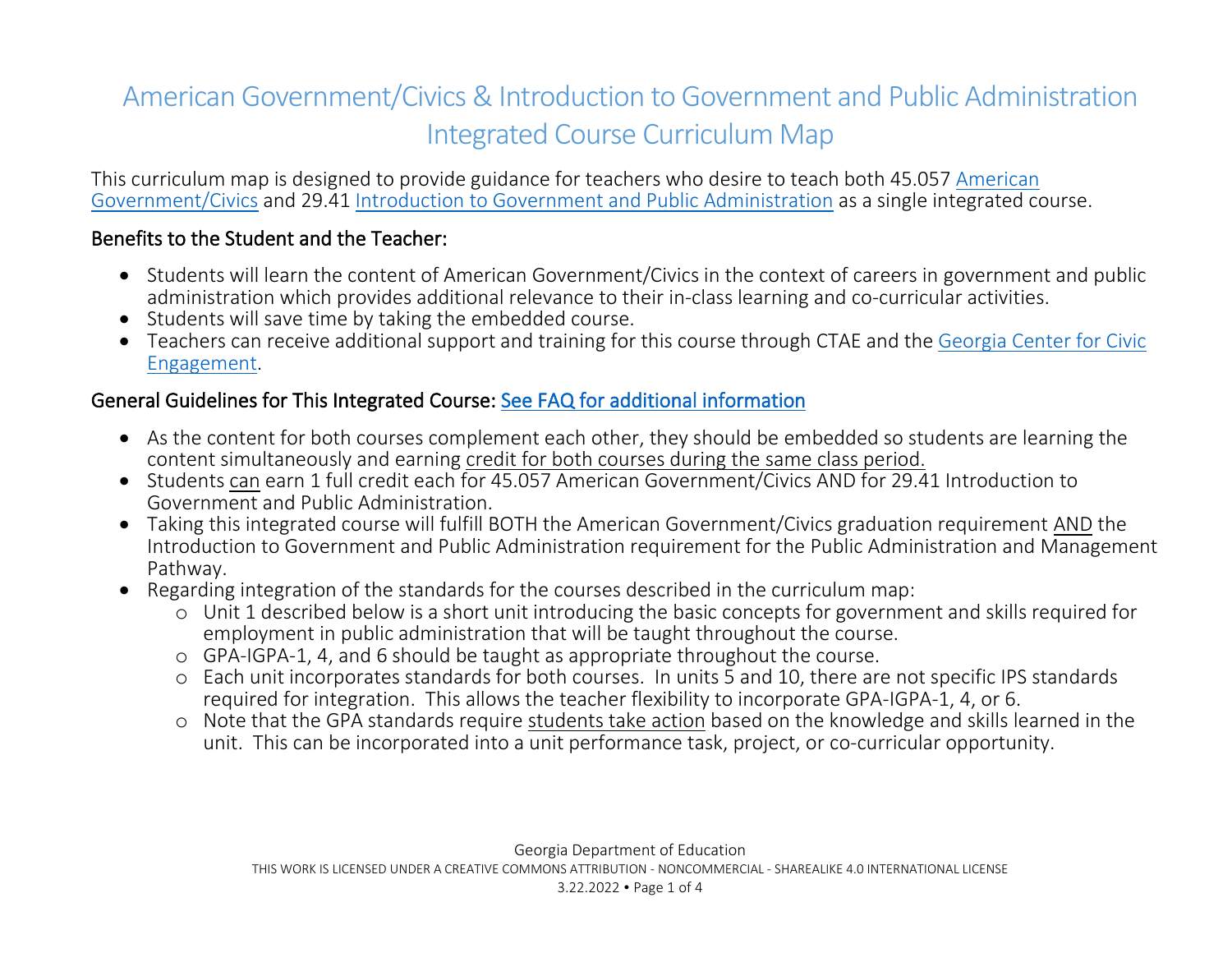## Unit 1 provides a basic overview of the themes of government and the skills necessary for a career in public administration.

In this first unit, students should be introduced to selected themes and employability skills taught throughout the school year. Full understanding of these themes and skills are not the end product of this single unit, but the product of long-term, ongoing instruction that occurs appropriately throughout the course. The connecting themes for government that appear in multiple units throughout this course and the skills that relate to the employability required for a career in government and public administration are included below.

#### Connecting Themes in Government:

- Beliefs and Ideals: The student will understand that the beliefs and ideals of a society influence the social, political, and economic decisions of that society.
- Conflict and Change: The student will understand that when there is conflict between or within societies, change is the result.
- Conflict Resolution: The student will understand that societies resolve conflicts through legal procedures, force, and/or compromise.
- Culture: The student will understand that the culture of a society is the product of the religion, beliefs, customs, traditions, and government of that society.
- Distribution of Power: The student will understand that distribution of power in government is a product of existing laws and documents combined with contemporary values and beliefs.
- Governance: The student will understand that as a society increases in complexity and interacts with other societies, the complexity of government also increases.
- Individuals, Groups, and Institutions: The student will understand that the actions of individuals, groups, and/or institutions affect society through intended and unintended consequences.
- Location: The student will understand that location affects a society's economy, culture, and development.
- Rule of Law: The student will understand that in a democracy, rule of law influences the behavior of citizens, establishes procedures for making policies, and limits the power of government.
- Time, Change, and Continuity: The student will understand that while change occurs over time, there is continuity to the basic structure of that society.

#### GPA-IGPA-1 Demonstrate employability skills required by business and industry

- 1.1 Communicate effectively through writing, speaking, listening, reading, and interpersonal abilities.
- 1.2 Demonstrate creativity by asking challenging questions and applying innovative procedures and methods
- 1.3 Exhibit critical thinking and problem-solving skills to locate, analyze and apply information in career planning and employment situations.

1.4 Model work readiness traits required for success in the workplace including integrity, honesty, accountability, punctuality, time management, and respect for diversity

1.5 Apply the appropriate skill sets to be productive in a changing, technological, diverse workplace to be able to work independently and apply teamwork skills.

1.6 Present a professional image through appearance, behavior and language.

## Georgia Department of Education THIS WORK IS LICENSED UNDER A CREATIVE COMMONS ATTRIBUTION - NONCOMMERCIAL - SHAREALIKE 4.0 INTERNATIONAL LICENSE

3.22.2022 Page 2 of 4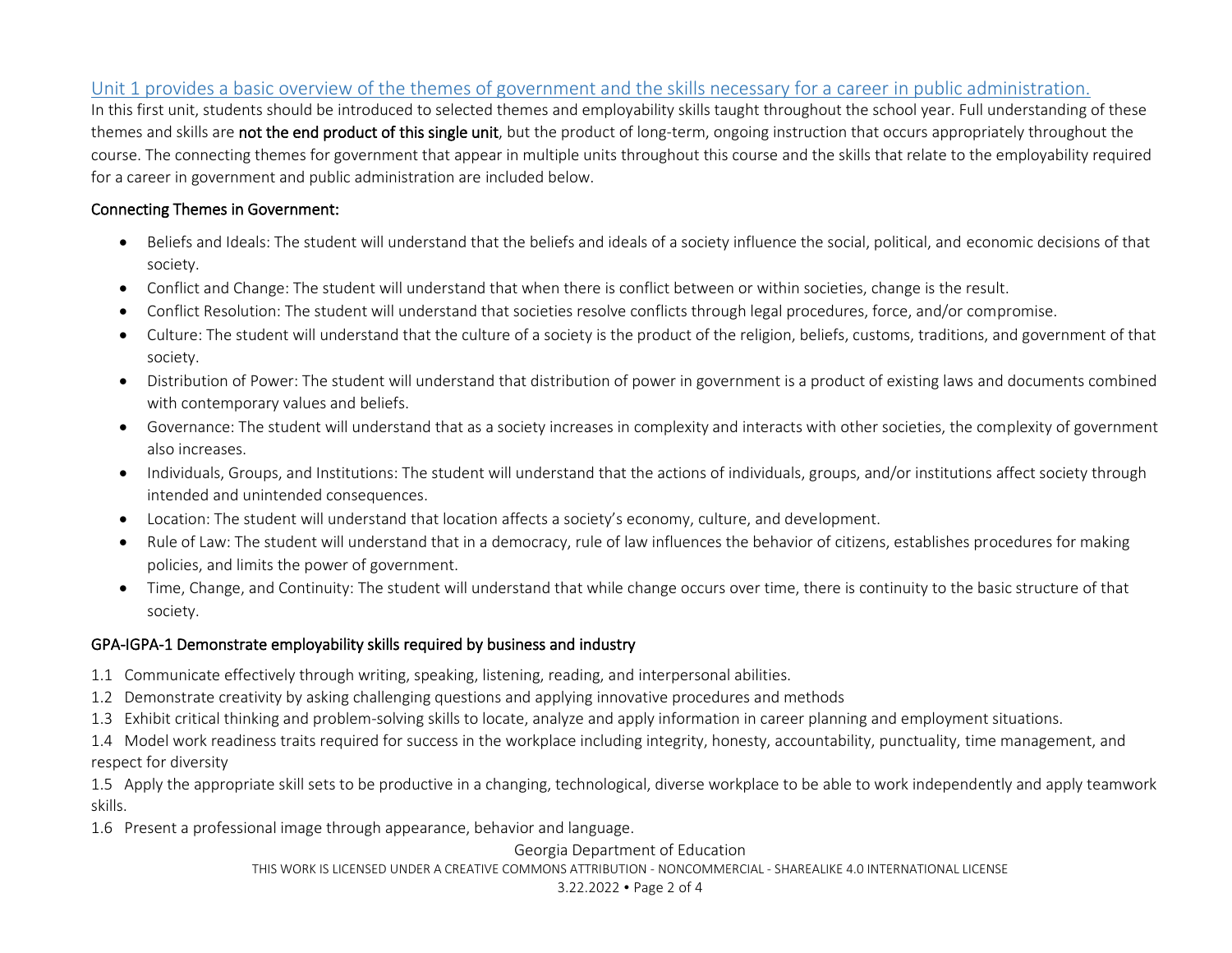| Unit #/Title                                                                        | Unit 1: Connecting Themes                                                                                                                                                                                                      | Unit 2: Foundations of<br>American Government                                                                                                                                           | Unit 3: The United States<br>Constitution                                                                                                       | Unit 4: The Federal System of<br>Government                                                                                                                                                                                                                                                                                                                                            |
|-------------------------------------------------------------------------------------|--------------------------------------------------------------------------------------------------------------------------------------------------------------------------------------------------------------------------------|-----------------------------------------------------------------------------------------------------------------------------------------------------------------------------------------|-------------------------------------------------------------------------------------------------------------------------------------------------|----------------------------------------------------------------------------------------------------------------------------------------------------------------------------------------------------------------------------------------------------------------------------------------------------------------------------------------------------------------------------------------|
| <b>GSE for American</b><br><b>Government/Civics</b>                                 | <b>Connecting Themes</b>                                                                                                                                                                                                       | SSCG1, SSCG2                                                                                                                                                                            | SSCG3, SSCG6                                                                                                                                    | SSCG4, SSCG5                                                                                                                                                                                                                                                                                                                                                                           |
| <b>GPS for Introduction to</b><br><b>Government Public</b><br><b>Administration</b> | GPA-IGPA-1                                                                                                                                                                                                                     | GPA-IGPA-2                                                                                                                                                                              | GPA-IGPA-5                                                                                                                                      | GPA-IGPA-3                                                                                                                                                                                                                                                                                                                                                                             |
| <b>Key Concepts Connections</b>                                                     | Connecting themes and their<br>associated enduring<br>understandings introduce<br>students to broad concepts<br>that frame the<br>content and provide meaning<br>and structure to social studies<br>coursework in grades K-12. | The founders of America<br>Government translated<br>philosophical ideas to legal<br>foundational documents and<br>communicated those ideas to<br>their constituents to gain<br>support. | The ratification of the U.S.<br>Constitution, including the Bill<br>of Rights, required<br>compromise, negotiation, and<br>conflict resolution. | This unit examines the<br>organization, powers, and<br>administration of the federal<br>system of government<br>The structure, powers, and<br>limitations of the three<br>branches of government along<br>with the system of checks and<br>balances and separation of<br>power are emphasized.<br>Students will analyze the<br>relationship between state<br>and national governments. |